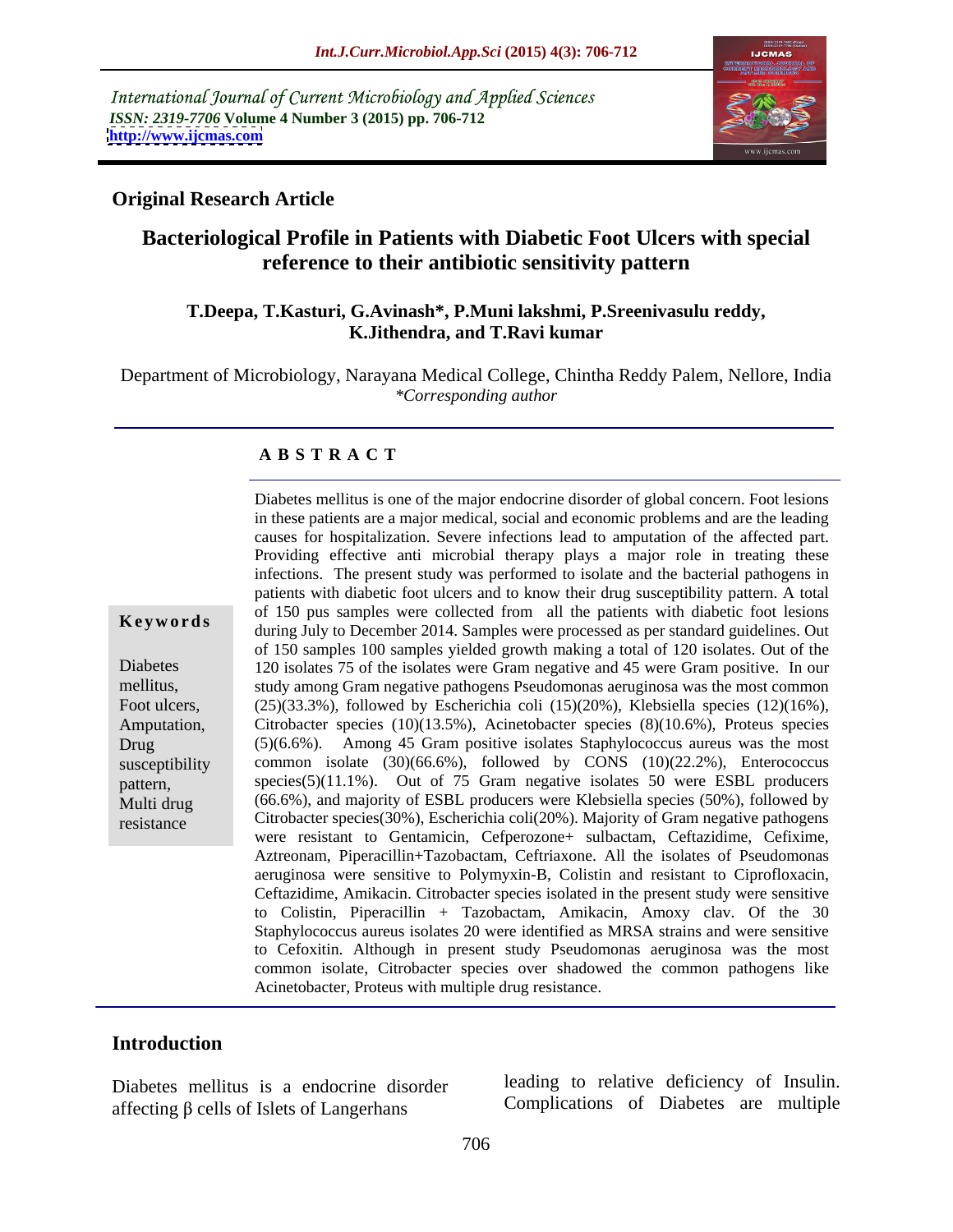which includes Diabetic retinopathy, species, Citrobacter, Acinetobacter etc.... Diabetic neuropathy, Diabetic nephropathy etc... But apart from the above said healing process is not understood(6). complications diabetic foot lesions are of Infected ulcerations may also be a source of major concern which occur following a minor trauma. Each year more than 700,000 of lymph vessels or sepsis, which may new cases were diagnosed. According to present scenario majority of the people affected with Diabetes mellitus were young Based on the presence of bacteria in the adults, children, elderly people, teenagers. ulcers and clinical signs of inflammation, Till now no permanent cure is available for wounds are classified as : 1. Uncolonized Diabetes mellitus (1). Foot ulceration and ulcerations with out clinical signs, 2. infection in Diabetic patients is one of the Colonized ulcerations with out visible major cause for morbidity, hospitalization and amputation(2). Diabetic foot infections include Cellulitis, abscess, Necrotizing fasciitis, Pyogenic or Suppurative arthritis, Osteomyelitis, Tendinitis,(3) lesions in patients with chronic Calcaneal spurs. The life time risk to a person with diabetes for developing foot ulcer could be as high as neuropathic foot. Infection may be caused external environment as well as by bacteria forming physiological microflora of skin. The presence of infection depends mainly on the number of micro organisms residing in the wound, where as the healing process depends on the type of bacterial strains and their pathogenicity (5).Diabetic foot ulcer is destruction of deep tissues associated with degrees of Peripheral Vascular Disease in

nearly every microorganism that can come avoid contamination with the skin in contact with their surface. Usually commensals. Two swabs were collected aureus, Escherichia coli, Pseudomonas aeruginosa, Klebsiella species, Proteus

The mechanism by which bacteria delay the generalized infections, such as inflammation eventually require amputation of limb (7).

clinical signs,3. Infected ulcerations with clinical signs of infection

# **Materials and Methods**

25%(4). Infection is most often as a Nellore. Complete history of the patients consequence of foot ulceration which were recorded which includes Age, Sex, typically occurs after trauma to a Socio-economic status, Duration of by pathogenic bacteria originating from mellitus and duration of Diabetes mellitus. defined as Infection, Ulceration and sterile, disposable glove separate the wound neurological abnormalities and various making a small opening in a closed abscess the lower limb ( WHO, 1985). swab is extended deeply in to the depths of Ulcerations are prone to colonization by not to touch the adjacent skin margins to ulcerations contain mixed flora, consisting from each case. Organisms were identified of several strains of bacteria. Most often by Gram's staining. Culture : Samples were these bacteria include Staphylococcus inoculated on Blood agar, MacConkey agar, A total of 150 pus samples were collected from all the patients with diabetic foot ulcers attending Narayana General Hospital, Socio-economic status, Duration of ulceration, Treatment (if any) for Diabetes mellitus and duration of Diabetes mellitus. The study was done for over a period of 6 months from July 2014 to December 2014. Sample collection : All swabs were collected before applying an antiseptic dressing to the wound and before starting treatment. Infected area should be decontaminated with 70% ethyl/ isopropyl alcohol.Wearing a margins with the thumb or fore finger and with a sterile scalpel, blade. The tip of the the lesion with other hand. Care was taken avoid contamination with the skin commensals. Two swabs were collected Nutrient agar. Isolates were further identified by bio- chemical reactions and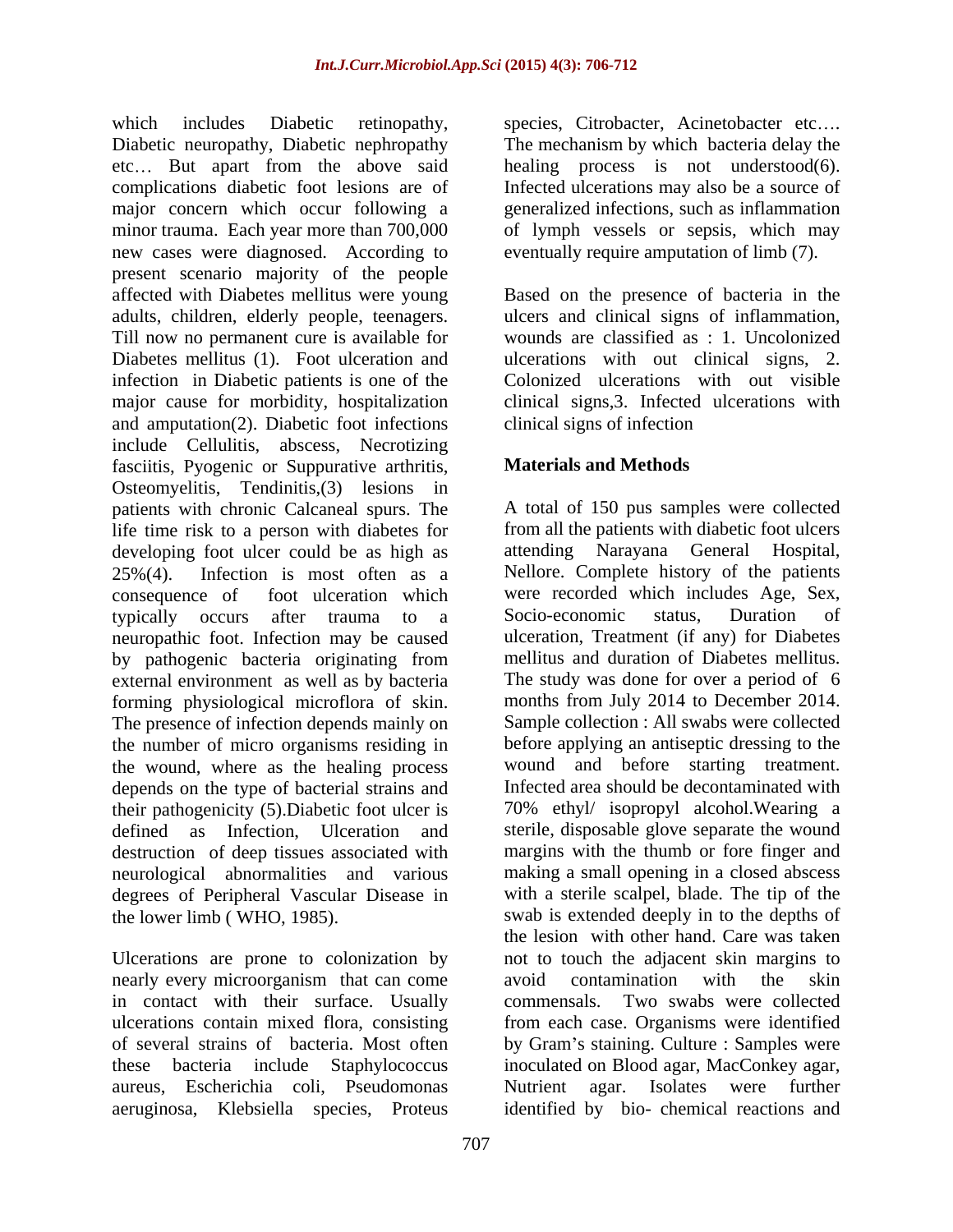further processesed for Anti biotic susceptibility testing by Kirby- Bauer Disc Ciprofloxacin. 53.1% of isolates of Diffusion method. Anti biogram : Antibiotic susceptibility testing was done on Mueller-<br>Gentamicin, 46.6% to Aztreonam, 66.6% to Hinton agar. The turbidity of the inoculated broth is compared with 0.5McFarland Staphylococcus aureus strains isolated in the standards. Lawn culture of the broth study 20 were identified as MRSA strains suspension was made over the surface of the and were sensitive to Cefoxitin. 5 of the media and the antibiotic discs were placed isolates among Gram positive cocci were and the plates were incubated at 37c for 24 identified as Enterococcus species based on hrs.Results & analysis : Isolates were identified based on their Gram's staining morphology, bio-chemical tests & antibiotic susceptibility testing. The results were analysed and tabulated. A total of 120 Multi drug resistance is common among the isolates were identified from the collected isolates belonging to Enterobacteriaceae 150 pus samples. Of the 120 isolates 75 especially ESBL producing Klebsiella, were Gram negative pathogens and 45 of the isolates are Gram positive. Of the 75 Gram negative pathogens isolated Pseudomonas by Sharma VKetal, Katmandu University aeruginosa(33.3%) was the major pathogen, Medical Journal, 2006, vol:4, No: 3., studies followed by Escherichia coli (20%), done at Egypt, 2013, Singh N, Arm strong Klebsiella (16%), Citrobacter(13.5%), studies on prevention of diabetic foot ulcers, Acinetobacter(10.6%), Proteus 2005. species(6.6%). Among 45 Gram positive isolates Staphylococcus aureus was the most common isolate (30)(66.6%), followed by common pathogen associated with foot CONS (10)(22.2%), Enterococcus ulcers in patients with Diabetes mellitus. All species(5)(11.1%). Out of 75 Gram the isolates of Pseudomonas were sensitive negative isolates 50 were ESBL producers to Colistin, Polymyxin-B, which are the (66.6%), and majority of ESBL producers were Klebsiella species (50%), followed by Citrobacter species (30%), Escherichia Diabetes mellitus is the most common of the coli(20%). Majority of Gram negative serious metabolic disorders characterized by pathogens were resistant to Gentamicin, long term complications involving eyes, Cefperozone+ sulbactam, Ceftazidime, kidneys, nerves and blood vessels. (9- Cefixime, Aztreonam, Piperacillin+ Tazobactam, Ceftriaxone. All the isolates of Polymicrobial. Among the most frequently Pseudomonas aeruginosa were sensitive to isolated bacteria from the lesions are Polymyxin-B, Colistin and resistant to Pseudomonas aeruginosa, Escherichia coli, Ciprofloxacin, Ceftazidime, Amikacin. Citrobacter species isolated in the present Acinetobacter etc... Among Gram positive study were sensitive to Colistin, Piperacillin isolates Staphylococcus aureus, + Tazobactam, Amikacin, Amoxy clav. 60% of isolates of Pseudomonas aeruginosa were In the present study Gram negative aerobic

28% to Ceftazidime and 24 % to Ciprofloxacin. 53.1% of isolates of Escherichia coli were resistant to Gentamicin, 46.6% to Aztreonam, 66.6% to Ceftriaxone and Cefixime. Of the 30 the positive results for Bile Esculine Agar and were sensitive to Vancomycin (60%), Sparfloxacin (40%), Linezolid (40%).

Citrobacter, Escherichia coli. The results of our study is in correlation with studies done 2005.

Pseudomonas aeruginosa was the most the isolates of Pseudomonas were sensitive current choices of treatment.

resistant to Gentamicin, 32% to cefixime, 14).Diabetic foot infections are Klebsiella, followed by Citrobacter, isolates Staphylococcus aureus, Enterococcus were the predominant isolates. bacteria were most frequently isolated,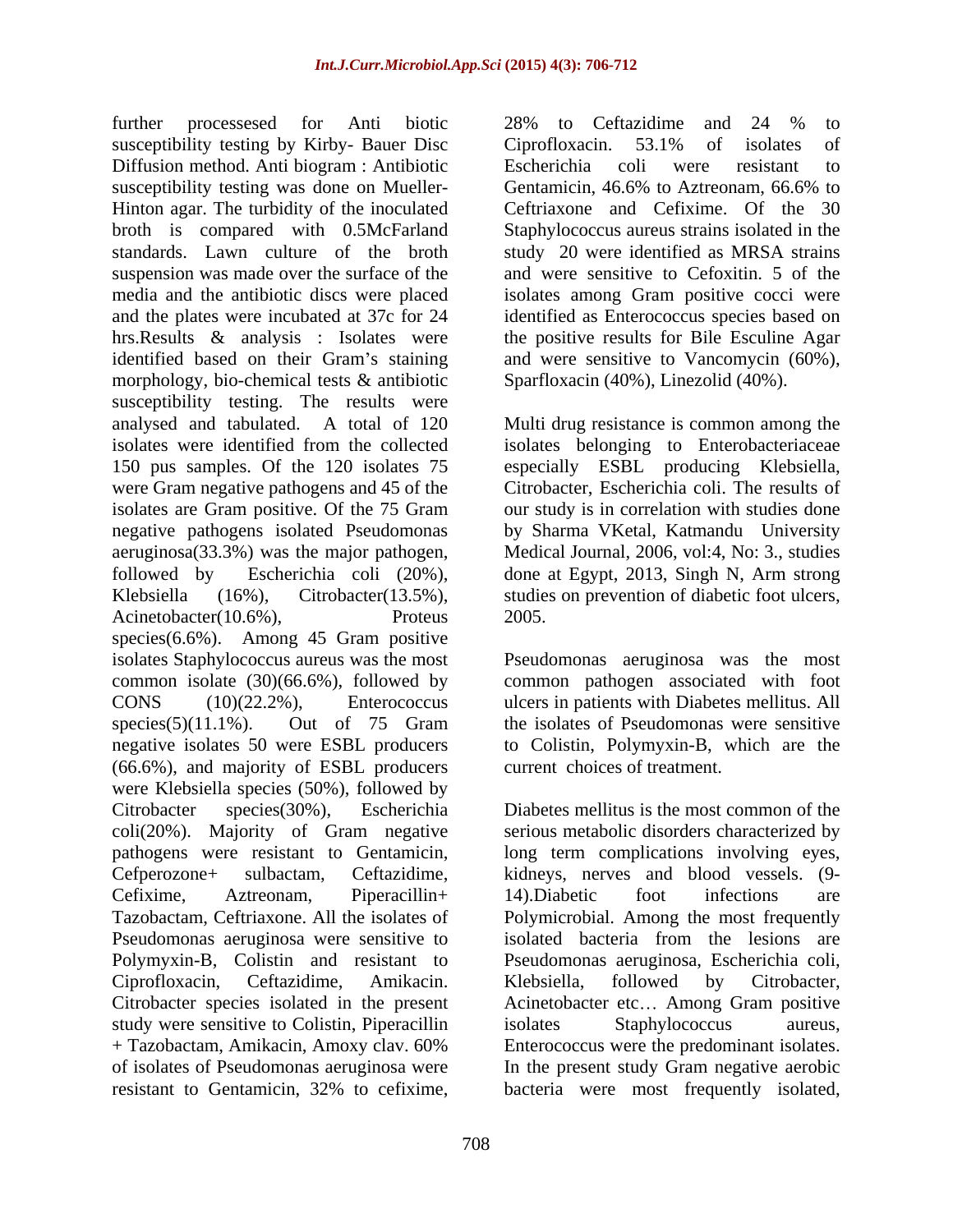which is correlating with study of were sensitive to colistin, Pip+Tazobactam, Ravisekhar Gadepalli etal (8). Aerobic Gram negative bacilli are common in mixed infections with Pseudomonas aeruginosa, followed by Citrobacter and Escherichia Escherichia coli, Klebsiella species being coli. Citrobacter is found to be the pathogen the most common to be isolated. It is often which will be responsible for multi drug difficult to distinguish true infection caused resistance in future. For infections with by these organisms from surface multiple organisms, including Gram positive colonization. Hence cultures must be and Gram negative organisms the better inspected carefully. Based on the findings in response will be when treated with sensitivity pattern it is clear that among antibiotics like Penicillin derivatives and Gram positive cocci isolated Staphylococci, preserving vancomycin, Linezolid, in Enterococci were sensitive to vancomycin. combination of metronidazole (for MRSA strains isolated were tested with anaerobic organisms). In serious Oxacillin and Cefoxitin and in our study it complications, modern techniques include is shown that Cefoxitin is the antibiotic of I.V. infusion of linezolid and metronidazole choice for MRSA strains rather than followed by oral treatment. Oxacillin. All the isolates of Citrobacter

Amikacin. Among ESBL producers Klebsiella species is most common, preserving vancomycin, Linezolid, in combination of metronidazole ( for anaerobic organisms).In serious followed by oral treatment.

### **Table.1** Showing total number of isolates & positive cultures

| Total No: of samples | Gram positive isolates | Gram negative isolates |
|----------------------|------------------------|------------------------|
|                      | $(N=120)$              | $(N=120)$              |
| 150                  |                        |                        |

| Sl No Name of the pathogen             | Total number |                             |
|----------------------------------------|--------------|-----------------------------|
| $\mid$ Pseudomonas aeruginosa $\mid$ 2 | 25           | 33.3                        |
| <i>Escherichia coli</i>                |              |                             |
| Klebsiella species                     |              |                             |
| Citrobacter species                    |              |                             |
| Acinetobacter species                  |              | $\left 10\right $<br>L 1V.O |
| <i>Proteus species</i>                 |              |                             |

## **Table.2** Showing % of Gram negative isolates

#### **Table.3** Sensitivity pattern of Gram negative isolates

|                          | SI No Organism                | Antibiotic                          | $\%$ (S) |
|--------------------------|-------------------------------|-------------------------------------|----------|
|                          | <b>Pseudomonas aeruginosa</b> | Polymyxin-B                         | 100      |
|                          |                               | Colistin<br>Imipenem                |          |
| $\overline{\phantom{0}}$ | Citrobacter species           | 1. Colistin                         | 100      |
|                          |                               | $\sqrt{2}$ . Pip+Taz<br>3. Amikacin |          |
|                          |                               | 4. Amoxicillin+clavulanic acid      |          |
|                          |                               | 5. Imipenem                         |          |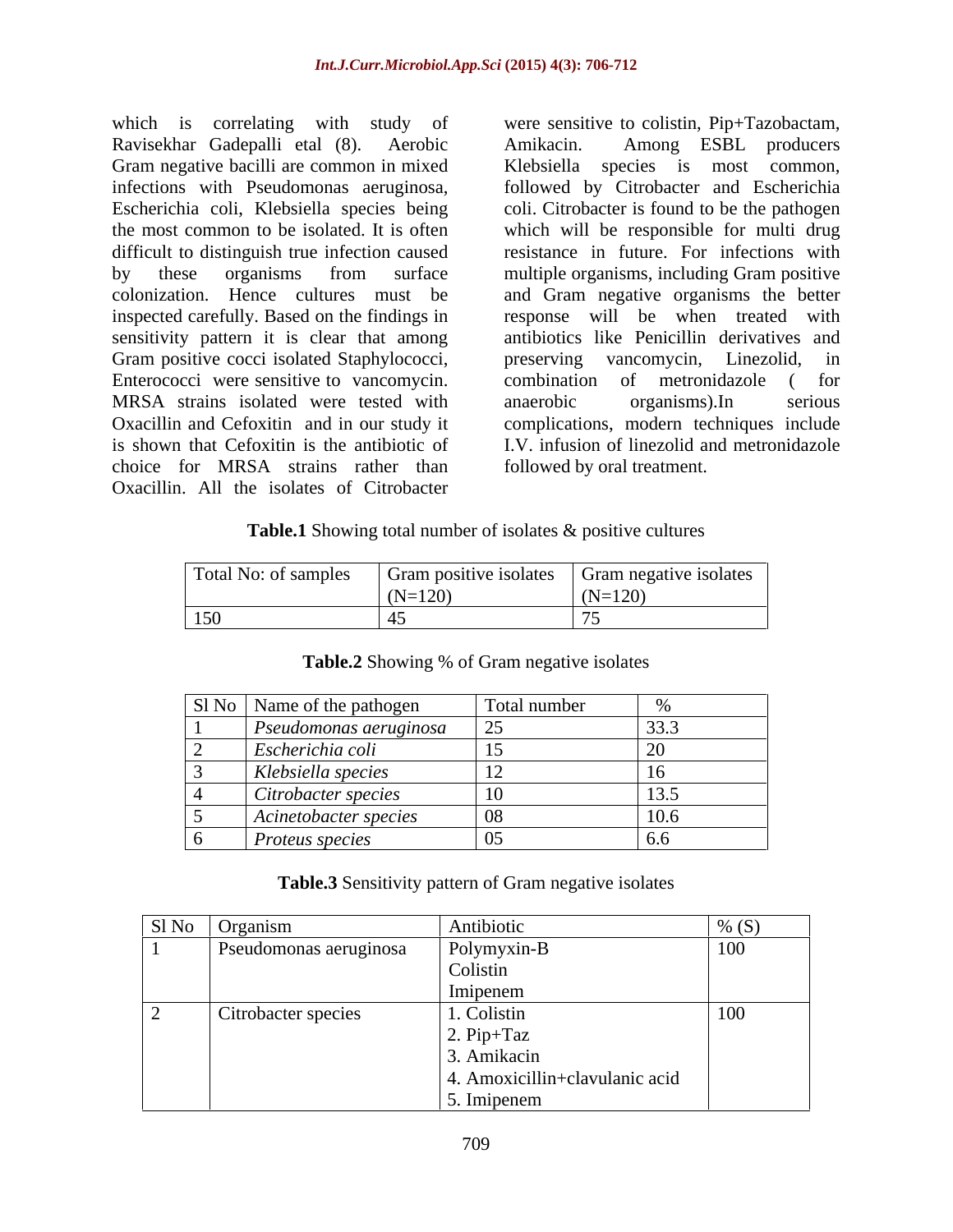#### *Int.J.Curr.Microbiol.App.Sci* **(2015) 4(3): 706-712**

| SlNo | Organism                             | Antibiotic         | $\frac{1}{2}$ (R) |
|------|--------------------------------------|--------------------|-------------------|
|      | <i>Ps. aeruginosa</i>                | Gentamicin         | 60                |
|      |                                      | Cefixime           | 32                |
|      |                                      | Ceftazidime        | $\Omega$<br>28    |
|      |                                      | Ciprofloxacin      | 24                |
|      | Escherichia coli                     | Gentamicin         | 53.1              |
|      |                                      | Aztreonam          | 46.6              |
|      |                                      | Ceftriaxone        | 66.6              |
|      |                                      | Cefixime           | 66.6              |
|      | Klebsiella                           | Gentamicin         | 66.6              |
|      | species                              | Cef+sulbactam      | 50                |
|      |                                      | Aztreonam          | 33.3              |
|      | $\sqrt{\phantom{a}}$ Citrobacter spp | Gentamicin         | 50                |
|      |                                      | Pip+ Tazo          | 40                |
|      |                                      | Aztreonam          |                   |
|      | Acinetobacter                        | Pip+Tazo           | 50                |
|      | spp                                  | $\Delta$ moxy+Clav | 37.5              |
|      |                                      | Cef+sulbactam      | 37.5              |
|      | Proteus species                      | Aztreonam          | 40                |

# **Table.4** Showing Resistance Pattern of Gram Negative Isolates

# **Table.5** Showing % ESBL Producers

| Total Number of   % of ESBL |           | Name of the                |                                        |
|-----------------------------|-----------|----------------------------|----------------------------------------|
| Gram negative               | producers | isolate                    |                                        |
| isolates                    |           |                            |                                        |
| 75                          | 66.6(50)  | Klebsiella spp             | -50<br>$\cup$ $\cup$                   |
|                             |           | Citrobacter spp $\vert$ 30 |                                        |
|                             |           | Escherichia coli           | $\sqrt{2}$<br>$\overline{\phantom{0}}$ |

## **Table.6** Sensitivity Pattern of Gram Positive Cocci (n=45)

| Gram Positive Isolate | Antibiotic                   | % $(S)$     |
|-----------------------|------------------------------|-------------|
| Staphylococcus aureus | Cefoxitin                    | 100         |
|                       | $Amoxy + Clav$<br>Vancomycin | 66.6<br>100 |
|                       | Sparfloxacin                 | 50          |
|                       | $Pip + Tax$                  | 33.3        |
| Enterococcus          | Vancomycin                   | 60          |
|                       | Sparfloxacin                 | 40          |
|                       | Linezolid                    | 40          |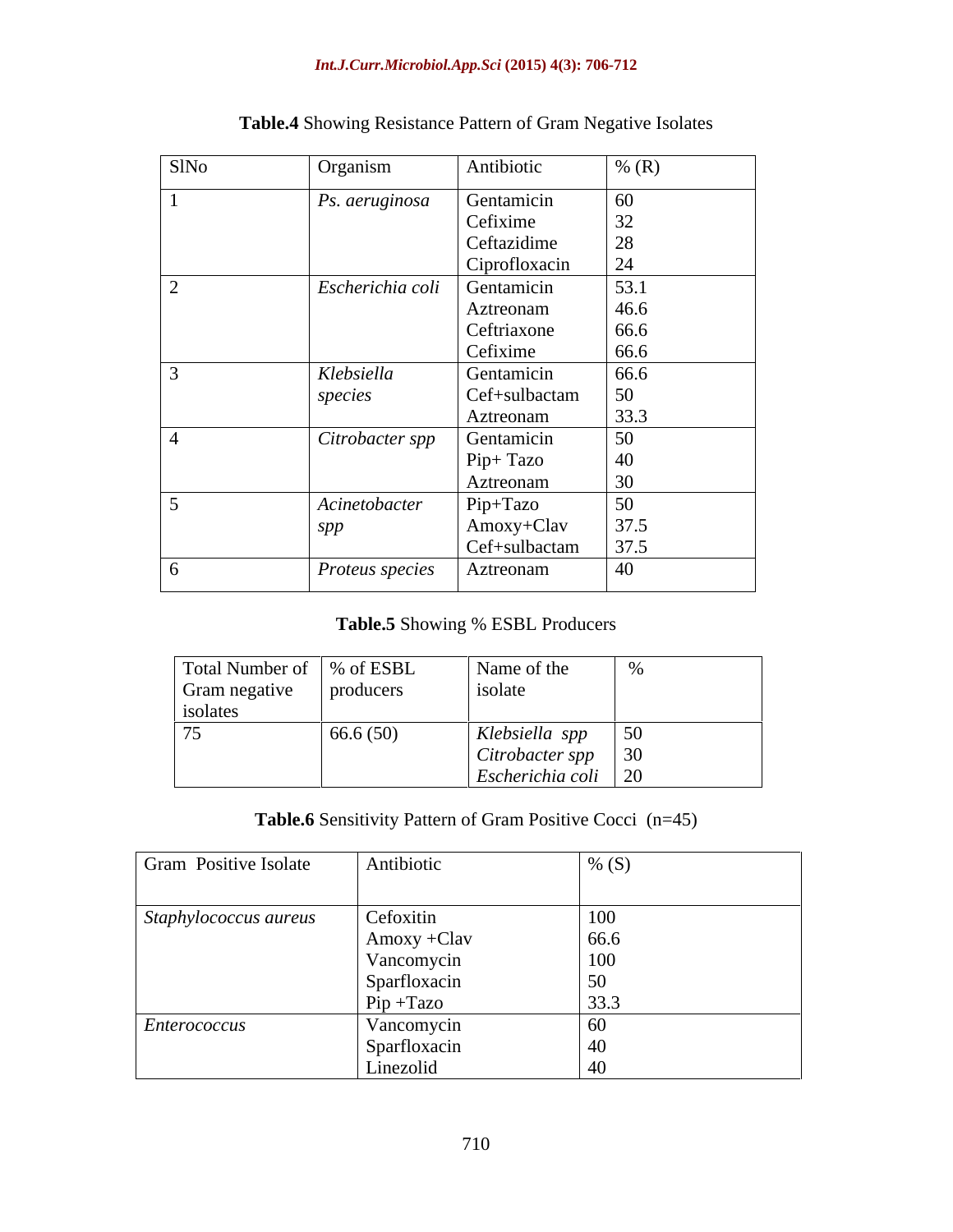# **Diabetic Foot Ulcers**



- 1. Vimalin Hena J, Growther I. Studies on bacterial infections of Diabetic foot 138-41. ulcers African J Clinical Exper 4. Asha Konipparambil pappu, Aparna Microbiology. 2010, 11(3) 146-9. Sinha.
- 2. Lipsky BA, Pecorrao RE, Larson SA, Hanley ME, Ahroni JH. Out patient management of uncomplicated lower extremity infection in Diabetic patients.
- **References** 3. Abdul razak A, Bitar ZI, Al- sharmali AA Mobasher LA. Bacteriological study of Diabetic foot infections. 2005; 19(3): 138-41.
	- Aravind : Microbiological profile of Diabetic foot ulcers. Calicut Medical Journal. 2011; 9(3) :e2
	- Arch Indian Med. 1990;150:790-7. Hospital. Katmandu university Medical5. Sharma vk etal, Common pathogens isolated in Diabetic foot infections, Bir